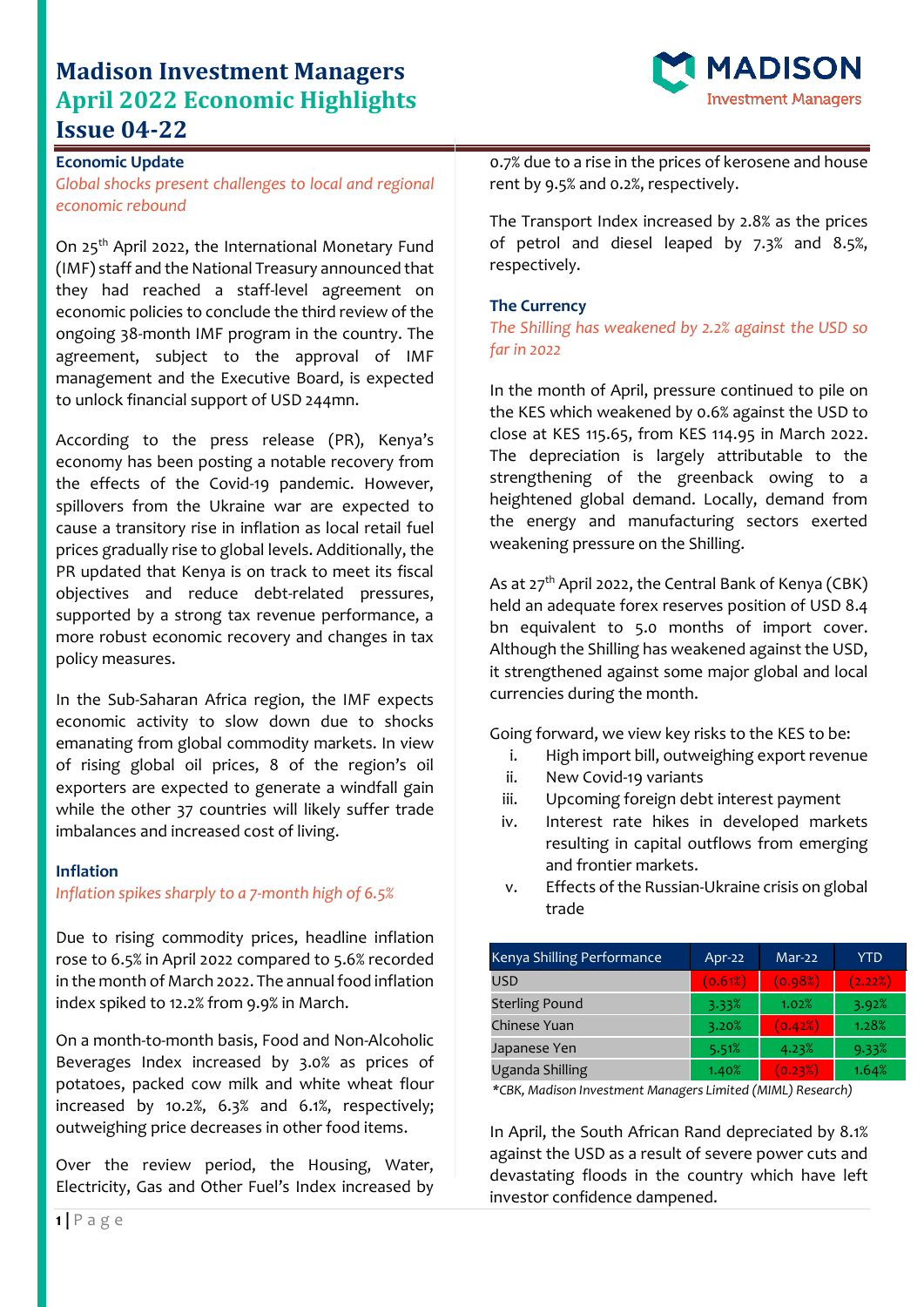# **Madison Investment Managers April 2022 Economic Highlights Issue 04-22**



**Fixed Income Performance** *T-bill yields recorded mixed movements in the month*

During the month under review, average yields on the 91-day and 182-day papers rose by 14 bps and 19 bps to close at 7.39% and 8.27%, respectively. The 364 day paper yield, on the other hand, declined by 2 bps to close at 9.75%. Overall subscription declined to 59.4% on average from 90.7% observed in March 2022.



*<sup>(</sup>Central Bank of Kenya, Madison Investment Managers Limited (MIML) Research)*

In April, the Central Bank issued two bonds; FXD1/2022/3 and FXD1/2022/15, seeking to raise a total of KES 70bn for budgetary support. The respective auctions subscription rates came in at 85.11% and 108.49%. In the 3-year auction, the Central Bank received bids worth KES 34.05bn and accepted KES 33.14bn. In the 15-year auction, the Central Bank received bids worth KES 32.55bn and accepted KES 27.64bn.

The weighted average rate of accepted bids for the two bonds came in at 11.77% and 13.94%, respectively, while the coupon rates were 11.77% and 13.94%, respectively. The FXD1/2022/3 and FXD1/2022/15 are subject to a withholding tax rate of 15.0% and 10.0%, respectively.

Secondary bond turnover decreased by 18.1% in April to KES 70.9bn from KES 86.5bn in March 2022.

In other markets, Angola raised \$1.75bn in a 10-yr Eurobond issue priced at 8.75%. South Africa also raised \$3.0bn in a 10-yr and 30-yr Eurobond issue that priced the papers at 5.88% and 7.30%, respectively.

### **Equities Market Performance** *NSE benchmark indices closed April down*

In the month of April, the indices were on a downward trend. The NASI, NSE 25 and NSE 20 shed by 3.6%, 5.1% and 2.5%, respectively. This was attributable to losses recorded by large caps banks such as Absa Bank, KCB and Standard Chartered of 19.8%, 15.0% and 10.6%, respectively, all of which had their dividend book closures within the month.

Foreign investors maintained their net selling position in the month, with net outflows of KES 1.7 bn relative to outflows of KES 1.5bn recorded in March 2022. Equities turnover in the month also decreased by 38.8% to KES 5.8bn from KES 9.5bn in March 2022.

### **Global Markets**

*IMF says global economic prospects have deteriorated due to Russia's invasion of Ukraine*

During the month, the IMF issued an update to the World Economic Outlook it previously issued in January projecting that the global economy will expand by 3.6% in 2022. This is a downward revision from its previous forecast of a 4.4% growth, due to the direct impact of war in Ukraine and sanctions on Russia, and global spillovers.

Notably, since the invasion, first-hand shocks have already been felt via rising commodity prices, supply chain disruptions, significant rise in inflation and monetary policy tightening. Inflation, in particular, is expected to remain elevated driven by the rise in commodity prices as well as broad-based price pressures.

China's economic growth is expected to slow down this year because of renewed Covid-19 infections which have led to the re-introduction of restrictions and lockdowns. Key manufacturing and trading hubs such as Shanghai and Shenzhen were affected in recent lockdowns and will likely compound supply disruptions in other parts of the world.

Regionally, Sub-Saharan Africa is expected to grow by 3.8% weighed down by higher food prices coupled with social and political turmoil, most notably in West Africa.